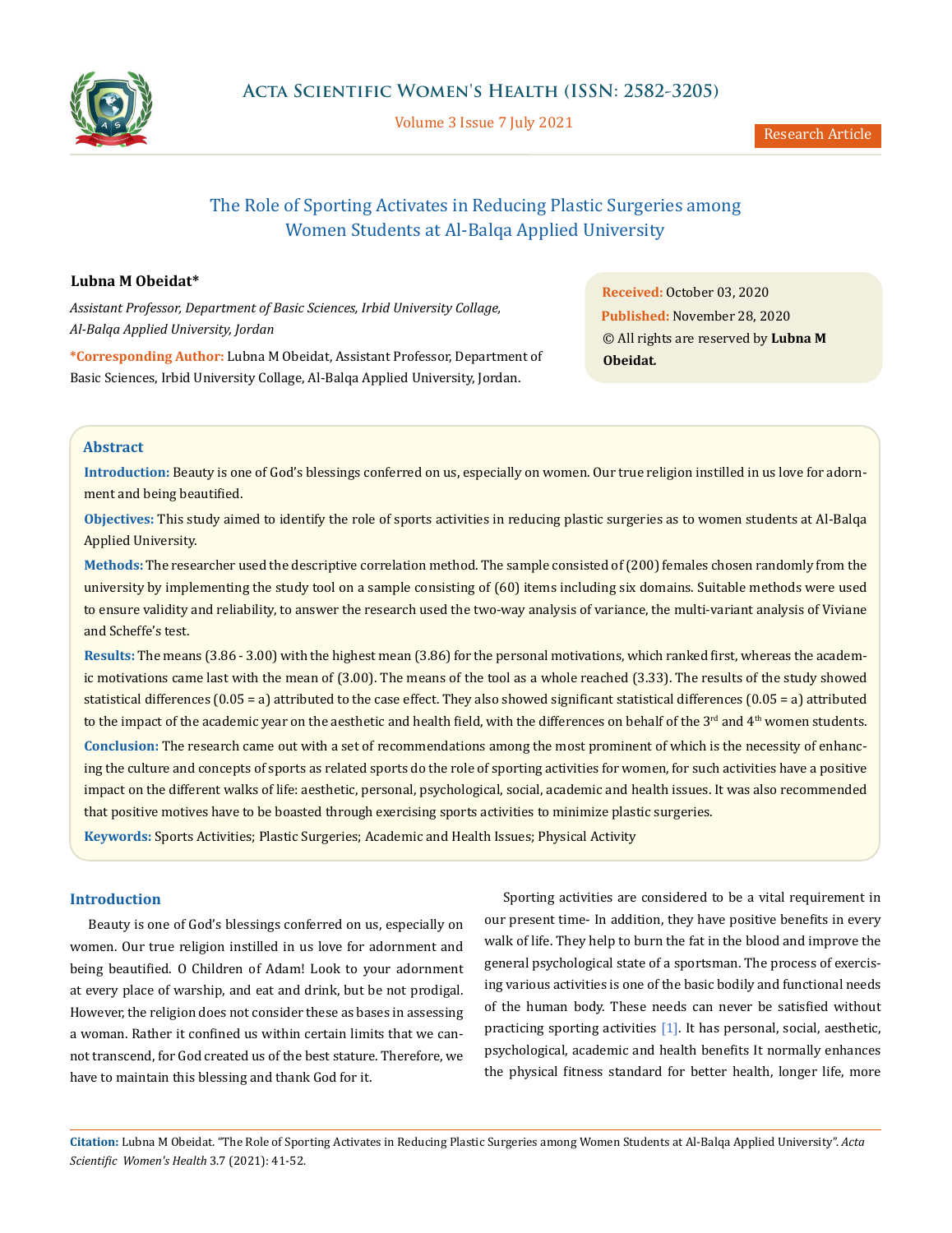activity and helps reduce the possibility of having heart diseases, diabetes, lower back pain and obesity. Moreover, it develops the different aspects related to health and beauty as well as the positive to trends towards practicing sporting activities  $[2]$ . The woman has been careful to enter the battlefield of sporting activities following the lethargy caused by her hard daily work and as a result of the increasing number of obese women because of less muscular efforts. This situation obliged them to resort to physical fitness to reduce their weight, lessen fat in their bodies, or compensate for their missing grace and develop an attractive stature. By so doing, the woman seeks self-realization and rebalance of her body through sport. The motives for sport practicing vary and the manifestations of it are numerous [3].

Hence, young women embark on undergoing plastic surgeries noticeably despite the heavy financial cost and the side effects that do harm to their physical and psychological health. And the result of these surgeries is not guaranteed, some women have to borrow money from the bank to cover the expenses thinking that they will feel happy, self-confident and self-esteemed following the surgery process unmarried women resort to plastic surgeries in hope of finding their life-partners as far as married women are concerned, they embark on plastic surgeries either to win their husbands, admiration or as a response to their husbands, pressure who want them to look like models and actresses as they appear in pictures. However, these pictures are often fake  $[4]$ .

Sometimes, women have plastic surgeries to avoid signs aging like wrinkles and sagging skin. They may also resort to a surgery in hope of being promoted in their jobs. This is based on the general belief that the more attractive a person is, the more successful they are  $[5]$ . Fayyadh (2000) believes that the superiority of the body and glorifying it has become a trait of modern societies that focus on beauty [6].

A well-proportioned body that is tight and slim attracts viewers. And to achieve these criteria a woman needs to make tremendous efforts in her attempt to attain almost perfect beauty and social admiration and acceptance. This study aims to cast the light on the role of sporting activities in reducing plastic surgeries among Al-Balqa Applied University women students. The study problem lies in the fact that it addresses the stage of youth or adulthood. It reinforces all aspects related to their character personal, emotional, cognitive, social and psychological as well as their physical fitness and beauty. It also seeks to reduce physical changes like obesity,

sagging and thinness and reduce their psychological problems such as anxiety, depression, and isolation from people and their dissatisfaction with their bodily shapes, the thing which was confirmed by Shteiwi (2017) [7]. The problems of the study is represented by the attempt to investigate and find out whether there is a relation between sporting activities and the reluctance to have plastic surgeries. The problem is also represented by the attempt to reveal the real motives behind sporting activities among the study sample, and to explain whether there is a difference in their motivations according to their social status and academic year.

Some people embark on a plastic surgery for no medical reasons believing that it makes them look more beautiful, but this is a misconception. A plastic surgery has negative effects on both physical and psychological health. It also implies deception; for example, an ugly woman seems beautiful and an old woman looks young. However, plastic surgeries have widely spread not only in the Arab world but also all over the world. According to the American society for plastic surgeries has jumped to 200% since the year 2000 and that 17.5 surgical cosmetic operations were performed in 2017 by an increase of 2% within one year  $[8]$ .

The reasons that contributed to the young if women embarking on such operations were Slevec and Tiggemann (2010): the scientific and technical revolution in the development of aesthetic medicine and the impact of mass media which spared no effort to create an ideal but unreal model of beauty with inaccessible measures which generated internal struggle among women in their desperate efforts to imitate this model [9].

### **Literature Review**

In his study [7] aimed to identify the women's motives behind their practice of physical fitness at the physical fitness centers in the governorates of the West Bank North. He also aimed to determine the study variables effectively.

To achieve the objectives of the study, a stratified random sample consisting of 350 trainees was chosen. The study tool was distributed to them. (335) of the sample were restored. The results of the study showed statistically significant differences in the level of the motives behind the practice of fitness at the fitness center attributed to the effect of the social status variable on the psychological and social motives. The study also showed that friends, the husband and mother, respectively are the most effective factors in developing the woman's motives towards the practice of physical

**Citation:** Lubna M Obeidat*.* "The Role of Sporting Activates in Reducing Plastic Surgeries among Women Students at Al-Balqa Applied University". *Acta Scientific Women's Health* 3.7 (2021): 41-52.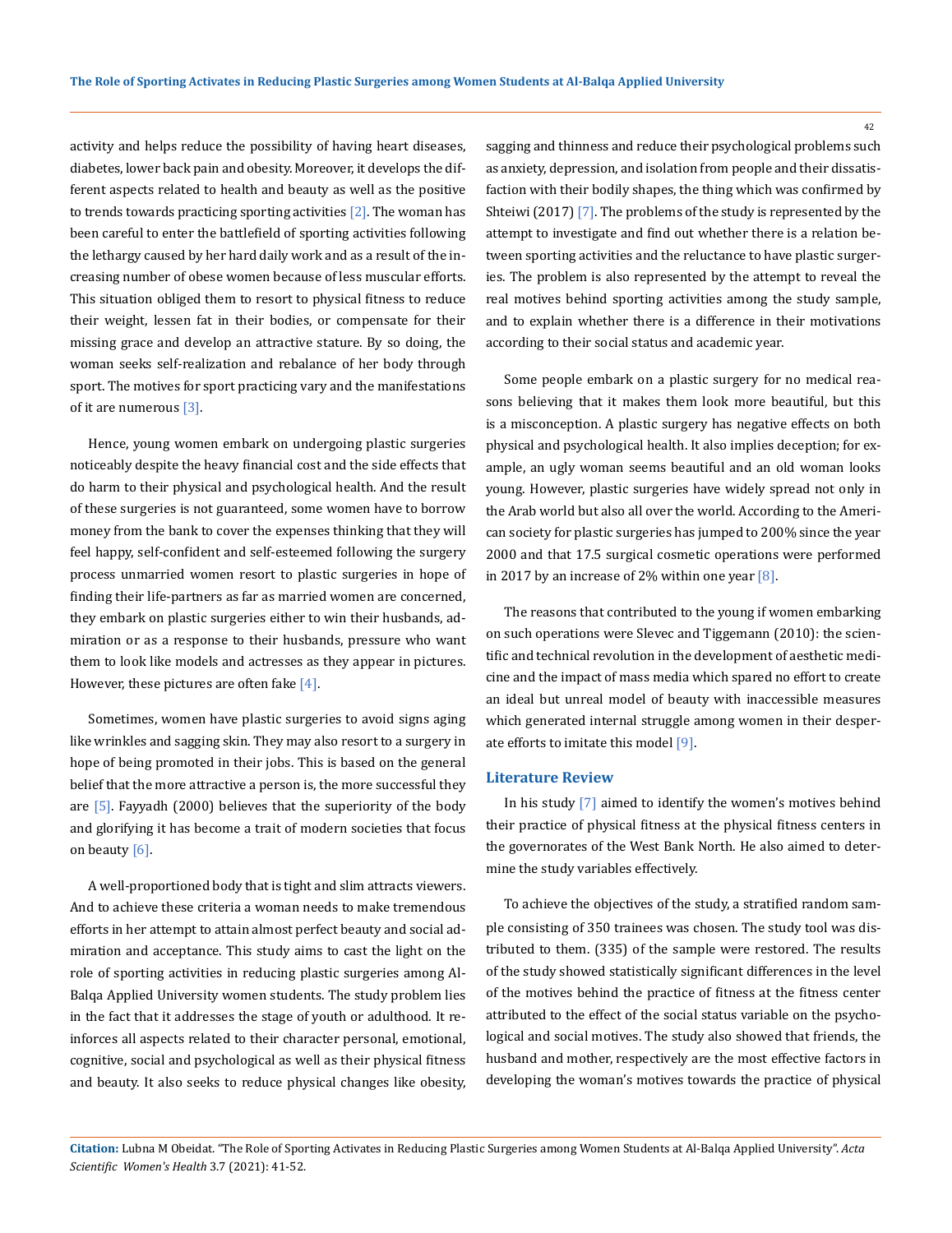fitness at the relevant centers in the governorates of the West Bank North.

Al-Aqeel study aimed to identify the social and psychological factors related to the Saudi girls desire of surgical aesthetic operations, and to determine the personal attributes and social circumstances for this desire. The study sample consisted of only 150 girls owing to the extreme reservation on the part of females towards participation. The method applied to the study community was the descriptive one. The study concluded that middle aged girls have more desire for plastic surgeries than others. The study also showed that the higher the education level of a girl, the more desire she will have for surgical aesthetic operations. Another conclusion was that girls who belong to formal institutions such as students or employees are more interested in surgical aesthetic operations. The study also proved that there is no relation between the girl's social status, i.e. being single, married, divorced, separated or a widow and plastic surgeries. Finally, the study revealed that there is no connection between the girl's cultural affiliation being urban, rural or bedouin and the desire for plastic surgeries [10].

Melhem., *et al*. (2012) conducted a study to identify the motives behind tennis sport in Jordan, in addition to the differences between these motives in light of the study variables. The study sample consisted of 87 men and women players. The research instruments included several aspects: Psychological motives. physical fitness, health, superiority and achievement, mental, and financial status [11].

The research results also showed differences in certain motives attributed to the variables of sex, age group, education level and income. The study conducted in London by Clarke., *et al*. (2012) aimed to study the psychological and social benefits for appearance anxiety management. The study sample consisted of (500) men and women aged between (16-79) using standardized questionnaires and clinical in the results indicated a great impact of appearance anxiety represented by significant withdrawal from social activities, particularly close relations, wearing loose clothes, and complete social isolation [12]. Clarke., *et al*. conducted a study in Australia to identify the role of teasing as a motive for having an optional plastic surgery. The sample they chose consisted of 449 individuals aged between 18 and 20. The study showed that half of the samples were exposed to teasing and bullying because of their appearance. The individuals who were exposed to teasing and bullying showed high levels of anxiety, tension and bipolar disorder.

On the other hand, they showed low levels of satisfaction towards their appearance and charisma.

AL-Hafez study aimed to identify the most important motives behind practicing sporting activities among young people who go to Al-Hussein Youth City on the one hand, and the difference of these motives according to the study variables. The researcher used a 66 -item questionnaire, which he distributed to sample consisting of 46 people who go to AI-Hussein Youth City. The method he employed was the analytical statistical approach. The results of the study showed no significant statistical differences in practicing physical activities among Al-Hussein City goers related to the social status variable. However, the study showed statistically significant differences attributed to the sex variable in both social motives and sporting tendencies [13].

Henderson (2005) carried out a study to cheek whether the people in Britain accept plastic surgery. He intended build a trend meter in relation to plastic surgeries, and disclose the trend relationship with the performance of plastic surgery, the satisfaction with outside appearance and the fear of having surgery. The study was conducted on a sample consisting of 1288 men and women students using the descriptive survey method. The results indicated negative correlation between performing the physical appearance the plastic surgery and satisfaction with the physical appearance. They also indicated negative correlation between the trend toward the acceptance of plastic surgery and the fear of becoming less attractive. The study concluded that the trend toward plastic surgery has something to do with ageing [14].

By reviewing the previous studies, we found out that these studies discussed the role of sporting activities in reducing plastic surgery among Al-Balqa Applied University women students. They also discussed the motives behind practicing sporting activities, plastic surgery, social status, a cadmic year, sex, and age.

Some of these studies discussed the social and psychological factors that motivated young women to have plastic surgery; For example, the study conducted by Clarke., *et al*. (2012) [12], which aimed to study the psychological and social benefits of appearance anxiety management whereas the study aimed to study the role of teasing as a motive for performing optional plastic surgery. The researcher noted that the study which discussed that the indirect relation between the practice of sporting activities and the less desire for plastic surgery came out through the fields of study. Al-Hafez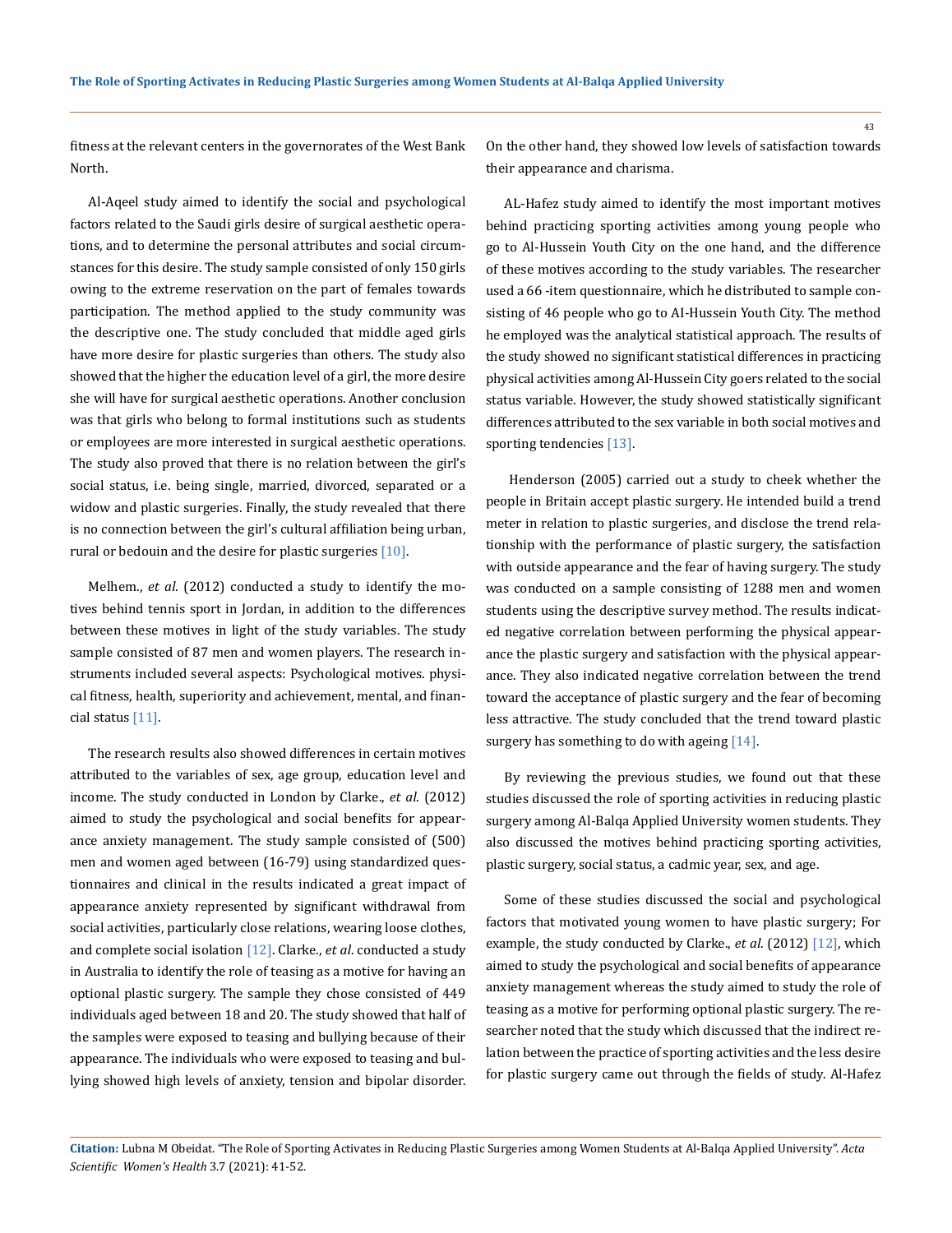study (2009), for example, confirmed the statistically significant differences as to the social and health motives [13]. Melhem., *et al*. study, on the other hand, confirmed that such differences are available in all fields  $[11]$ . Shteiwi study  $[7]$  agreed that there are statistically significant differences in the level of motives related to the practice of physical fitness at the relevant centers that are ascribed to the social status variable when it comes to the psychological and social motives area. Al-Aqeel study  $[10]$  agreed that there is a correlation relationship between the motives of practicing sporting activities and plastic surgery attributed to the academic year. However, Al-Aqeel study disagreed that there are statistically significant differences related to social status. This study is different from other studies in the scarcity of similar previous studies.

#### **Material and Methods**

The research employed the description relational approach to identify the role of sporting activities in reducing plastic surgery among Al-Balqa Applied University women students, and to spot the differences in the role of sports in relation to the differences in social status and academic year as shown in table 1.

The community of study consists of 200 women students at Al-Balqa Applied University/Irbid University College. The original study community aged between 12 and 18 years. The researcher adopted the random method in choosing the sample and in identifying the role of sporting activities in reducing plastic surgery among the sample community.

|               | <b>Categories</b> | <b>Frequently</b> | Percentage |
|---------------|-------------------|-------------------|------------|
| Social status | Married           | 50                | 25.0       |
|               | Single            | 150               | 75.0       |
| Academic      | 1 <sup>st</sup>   | 25                | 12.5       |
| year          | 2 <sub>nd</sub>   | 40                | 20.0       |
|               | 2rd               | 60                | 30.0       |
|               | 4 <sup>th</sup>   | 75                | 37.5       |
|               | Total             | 200               | 100.0      |

**Table 1:** Frequency and Percentages According to the Study Variables.

 The researcher adopted and developed the study tool to identify the role of sporting activities in reducing plastic surgery among Al-Balqa Applied University after having reviewed theoretical literature and previous studies including  $[7,15]$  as well as research work related to the research topic.

 As far as the research tool (questionnaire), it included personal data and the tool aspects. The questionnaire consisted of (6) items divided into 6 domains (Appendix A) as follows:

- Aesthetic domain, which includes items (1-11).
- Personal domain, which includes items (12-33).
- Psychological domain, which includes items (34-49).
- Academic domain, which includes items (50-55).
- Health domain, which includes items (56-60).

To correct the research tools, fifth Likert scale was adopted giving each item one degree of approval out of five (agree with very high degree, agree with high degree, agree with intermediate degree, agree with a little degree, agree with very little degree). These degrees are represented by the numbers (1, 2, 3, 4, 5) respectively.

To analyze the results the following scale was used:

- From 1.00- 2.33 little.
- From 2.34 -3.67 medium.
- From 3.68 -5.00 high.

And to calculate the scale, the following formula was adopted:

(The highest degree  $(5)$  – the so west degree  $(1)$ )/Number of categories required

 $(5-1) / 3 = 1.33$ .

The answer (1.33) is added to the end of each category.

To extract the indications of the validity of the construction scale, the correlation coefficient of the scale items with the total score using a pilot sample from outside the study sample consisting of 30 women students. The scale items were analyzed and the correlation coefficient of each item was calculated for the correlation coefficient in this case represents an indication of validity of each item in the form of correlation coefficient between each item and the total score, on the one hand, and between each item and its correlation with the domain it belongs to and between each domain and the total score, on the other hand.

The correlation coefficients with the tool as a whole ranged between 0.31 and 0. 86, and with the domain they ranged between 0.31 and 0.89.

To ensure the tool consistency the test-retest method was employed by means of applying the scale and reapplying it after two weeks to a group from outside the study sample consisting of (30)

**Citation:** Lubna M Obeidat*.* "The Role of Sporting Activates in Reducing Plastic Surgeries among Women Students at Al-Balqa Applied University". *Acta Scientific Women's Health* 3.7 (2021): 41-52.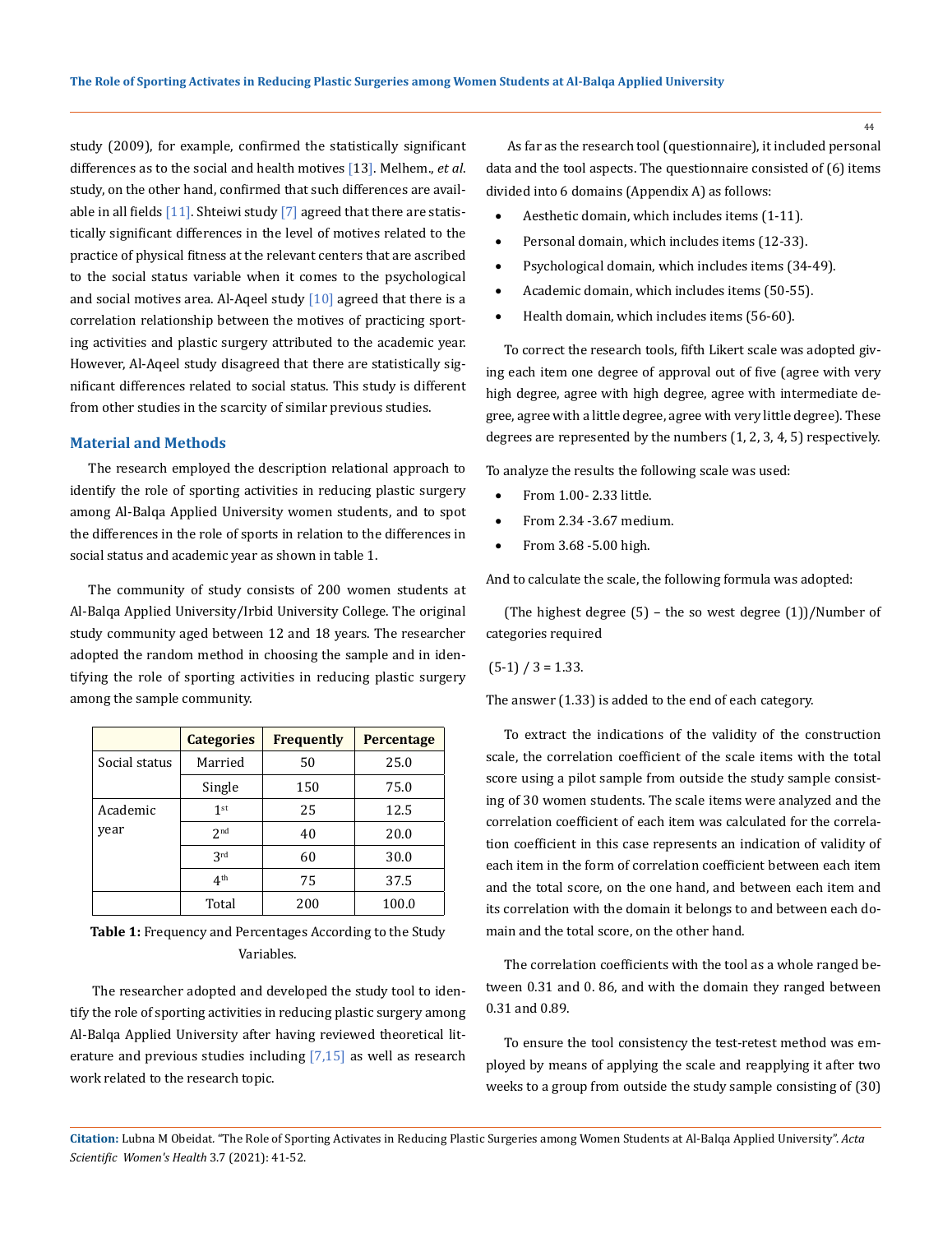women Students. Afterwards, person's correlation coefficient between the two estimates was calculated the consistency coefficient was calculated by the internal consistency method according to Cronbach's Alpha formula. Table 2 shows the internal consistency coefficient formula and the Test-Retest reliability of the domains and the tool as a whole. These calculations were considered to be fit for this study.

| <b>Domain</b>           | <b>Test-retest</b><br>consistency | <b>Internal</b><br>consistency |
|-------------------------|-----------------------------------|--------------------------------|
| Aesthetic motives       | 0.87                              | 0.81                           |
| Personal motives        | 0.85                              | 0.77                           |
| Psychological motives   | 0.89                              | 0.80                           |
| Social motives          | 0.85                              | 0.79                           |
| <b>Academic Motives</b> | 0.89                              | 0.76                           |
| <b>Health Motives</b>   | 0.84                              | 0.79                           |
| Total score             | 0.89                              | 0.86                           |

**Table 2:** Internal Consistency, Cranach's Alpha, Test-Retest Reliability for the Domains and the Total Score.

The scales were distributed to a sample of Al-Balqa Applied University/Irbid University College women students during December 2019/2020. The study tool was implemented, a general idea about the study importance and aims was given, and the instructions related to the tool employed were explained. The women students were reassured that their participation is optional and that the data they presented would be strictly confidential. It took the women students around 20 minutes to fill up the questionnaire.

To answer the study questions and test its hypotheses, a descriptive statistical, (arithmetic means, standard deviations) was adapted to determine the differences between the social status and academic year related to the tool of study, T-test was also used. The researcher also used the two-way analysis of variance (ANOVA) and the multivariate analysis of variance (MNOVA), in order to control the differences between the arithmetic means of Al-Balqa Applied University women students' scores related to the study tool. The researcher also used Scheffe's method for dimensional comparisons to identify the differences between the arithmetic means.

### **Results and Discussion**

This study aimed to find out the role of sporting activities in reducing plastic surgery among Al-Balqa applied university women students. The study replies to two questions. It discussed the role of the independent variable of the sporting activities in reducing plastic surgery.

The relevant data was collected and analyzed descriptively and indicatively using the one-way analysis of variance and the analysis of covariance (ANCOVA).

The study arrived at a number of results. Since this study mainly concerns with an aspect related to plastic surgery, the results were classified in such a way that facilitates discussing them with the results related to the study questions as follows:

Question 1: What is the role of sporting activities in reducing plastic surgery among Al-Balqa Applied University women students?

To answer this question, the arithmetic means (A. M.) and standard deviations (S. D.) of this specific role were extracted. As shown in table 3.

The table 3 shows that the arithmetic means ranged between 3.00 and 3.86 where personal motives ranked first with the highest mean (8.36), whereas academic motives came last with the mean (3.00) and the mean of the tool as a whole reached 3.33.

| <b>Order</b> | N <sub>0</sub> | <b>Domain</b>                | A. M. | S. D. | <b>Level</b> |
|--------------|----------------|------------------------------|-------|-------|--------------|
| 1            | 2              | <b>Personal Motives</b>      | 3.86  | 0.343 | High         |
| 2            | 6              | <b>Health Motives</b>        | 3.72  | 0.515 | High         |
| 3            | 3              | <b>Psychological Motives</b> | 3.71  | 0.353 | High         |
| 4            | 4              | Social Motives               | 3.42  | 0.334 | Medium       |
| 5            | 1              | Aesthetic Motives            | 3.27  | 0.416 | Medium       |
| 6            | 5              | <b>Academic Motives</b>      | 3.00  | 0.604 | Medium       |
| Total        |                |                              | 3.33  | 0.503 |              |
| score        |                |                              |       |       |              |

**Table 3:** The Arithmetic Means and Standard Deviations of the Role of Sporting Activities in Reducing Plastic Surgery among Al-Balqa Applied University Women Students in a Descending Order According to Arithmetic Means.

The arithmetic means and standard deviations of the research sample individuals, estimates were calculated as to the items of each domain separately.

### **First domain: aesthetic motives**

Table 4 shows that the arithmetic means ranged between 2.33 and 3.73. Hence, item 5, which states that sporting activities help

**Citation:** Lubna M Obeidat*.* "The Role of Sporting Activates in Reducing Plastic Surgeries among Women Students at Al-Balqa Applied University". *Acta Scientific Women's Health* 3.7 (2021): 41-52.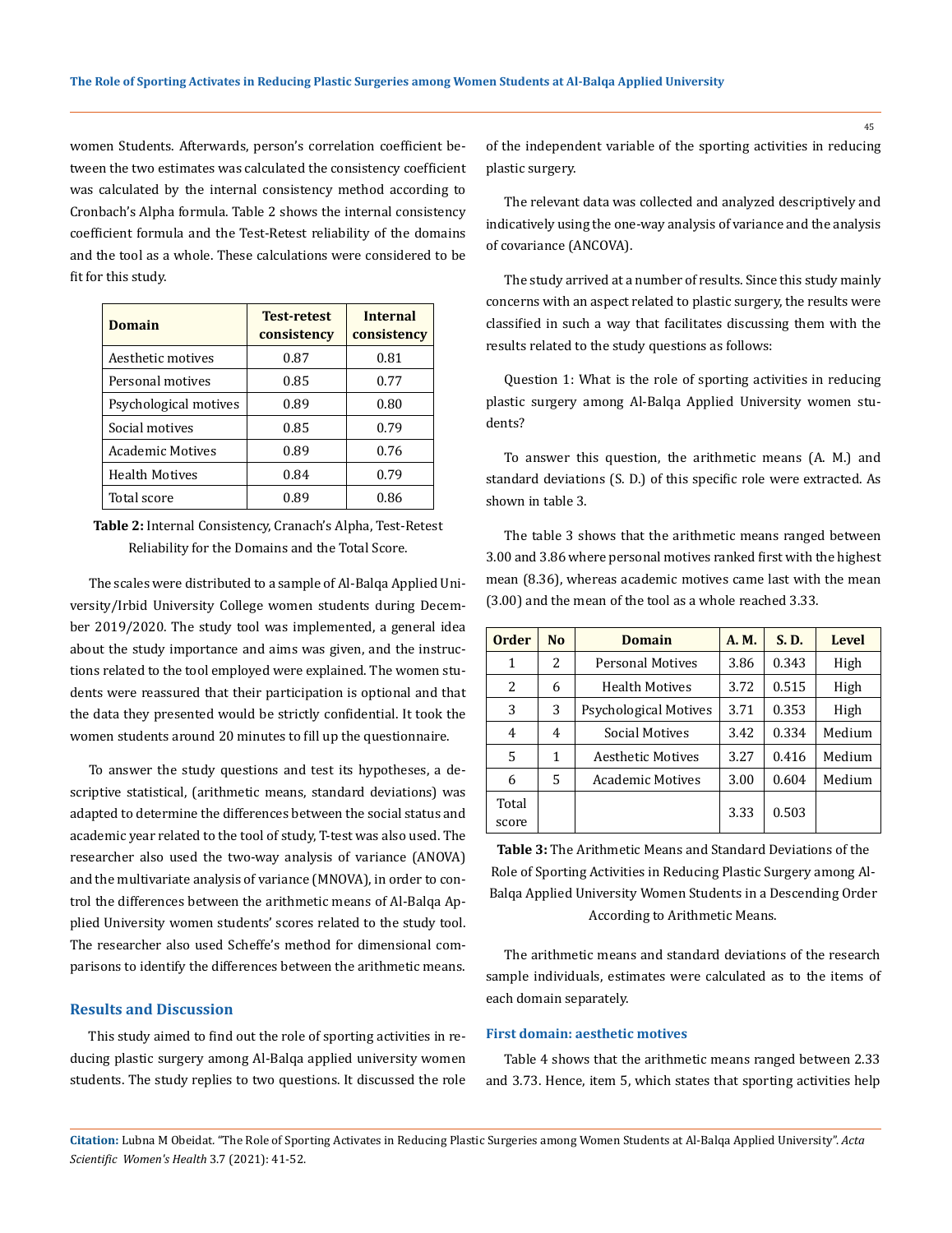avoid aging signs, came first with a mean of 3.37, whereas item 6, which reads I think that plastic surgery with mean makes me look younger. At last with a mean of 2.33. The arithmetic mean for anesthetic motives as a whole was 3.27.

| <b>Order</b> | No.            | <b>Items</b>                                                                                      | M.   | S. D. | <b>Level</b> |
|--------------|----------------|---------------------------------------------------------------------------------------------------|------|-------|--------------|
| 5            | 10             | Sporting actives assist<br>in reducing tummy<br>tucks and fat removal.                            | 3.51 | 1.371 | Medium       |
| 5            | 11             | Sporting activities<br>teach me how to take<br>care of my body and<br>maintain my stature.        | 3.51 | 1.284 | Medium       |
| 7            | 3              | I practice sports<br>because, I want to be<br>more attractive.                                    | 3.50 | 1.360 | Medium       |
| 8            | $\overline{a}$ | I play sports because<br>I want to reduce my<br>weight and achieve<br>better appearance.          | 3.17 | 1.400 | Medium       |
| 9            | 9              | I use any technique<br>that helps hide my<br>body imperfections.                                  | 3.02 | 1.502 | Medium       |
| 10           | 8              | Plastic surgery clinics<br>ads tempt me to get<br>rid of obesity and mis-<br>shapen body muscles. | 2.35 | 1.270 | Medium       |
| 11           | 6              | I believe that plastic<br>surgery makes me<br>look younger.                                       | 2.33 | 1.288 | Medium       |
|              |                | <b>Aesthetic Motives</b>                                                                          | 3.27 | 0.416 | Medium       |

**Table 4:** The Arithmetic Means and Standard Deviations Related to Aesthetic Motives in a Descending Order According to the Means.

#### **Second domain: personal motives**

Table 5 shows that the arithmetic means ranged between 3.45 and 4.09, where item 20, which states that sporting activities enhance my spirit of challenge, adventure, patience and A En durance' came first with mean (4.09), whereas item 20 which states that sporting activities enhance my spirit of challenge, adventure, patience and endurance came first with a mean of 4.09, whereas item 17 which reads sporting activities help me achieve my ambition came last with a mean of personal motives as a whole was 3.86.

| <b>Order</b>   | No. | <b>Items</b>                                                                                                             | М.   | S.D.  | <b>Level</b> |
|----------------|-----|--------------------------------------------------------------------------------------------------------------------------|------|-------|--------------|
| 1              | 20  | Sports foster my spirit<br>of challenge, adventure,<br>patience and endurance.                                           | 4.09 | 1.035 | High         |
| 2              | 14  | I love sporting activities<br>because they help me<br>develop myself.                                                    | 4.05 | 1.115 | High         |
| 3              | 16  | Sports club membership<br>encourage me to perse-<br>vere in practicing sports<br>activities.                             | 4.02 | 1.173 | High         |
| $\overline{4}$ | 13  | My interest in sports<br>makes me attracted to<br>sports clubs and more<br>willing to practice sport-<br>ing activities. | 3.99 | 1.182 | High         |
| 5              | 15  | Practicing sporting<br>activities increases my<br>self-confidence.                                                       | 3.96 | 1.266 | High         |
| 6              | 12  | Practicing sporting ac-<br>tivities help me achieve<br>my tendencies and<br>talents.                                     | 3.91 | 1.139 | High         |
| 7              | 18  | Practicing sporting ac-<br>tivities strengthens my<br>will and perseverance.                                             | 3.88 | 1.240 | High         |
| 8              | 23  | Once I get the money, I<br>won't hesitate to have<br>plastic surgery.                                                    | 3.85 | 1.330 | High         |
| 9              | 22  | I'd prefer to spend<br>money on sports clubs<br>rather than have plastic<br>surgery.                                     | 3.82 | 1.236 | High         |
| 10             | 19  | Sporting activities en-<br>hance self-control.                                                                           | 3.76 | 1.328 | High         |
| 11             | 21  | Plastic surgeries are a<br>waste of money in my<br>opinion.                                                              | 3.60 | 1.212 | Me-<br>dium  |
| 12             | 17  | Practicing sports help<br>me achieve my ambition.                                                                        | 3.45 | 1.359 | Me-<br>dium  |
|                |     | <b>Personal Motives</b>                                                                                                  | 3.86 | 0.343 | High         |

**Table 5:** The Arithmetic Means and Standard Deviations Related to Personal Motives Arranged in a Descending Order According to the Standard Deviations.

**Citation:** Lubna M Obeidat*.* "The Role of Sporting Activates in Reducing Plastic Surgeries among Women Students at Al-Balqa Applied University". *Acta Scientific Women's Health* 3.7 (2021): 41-52.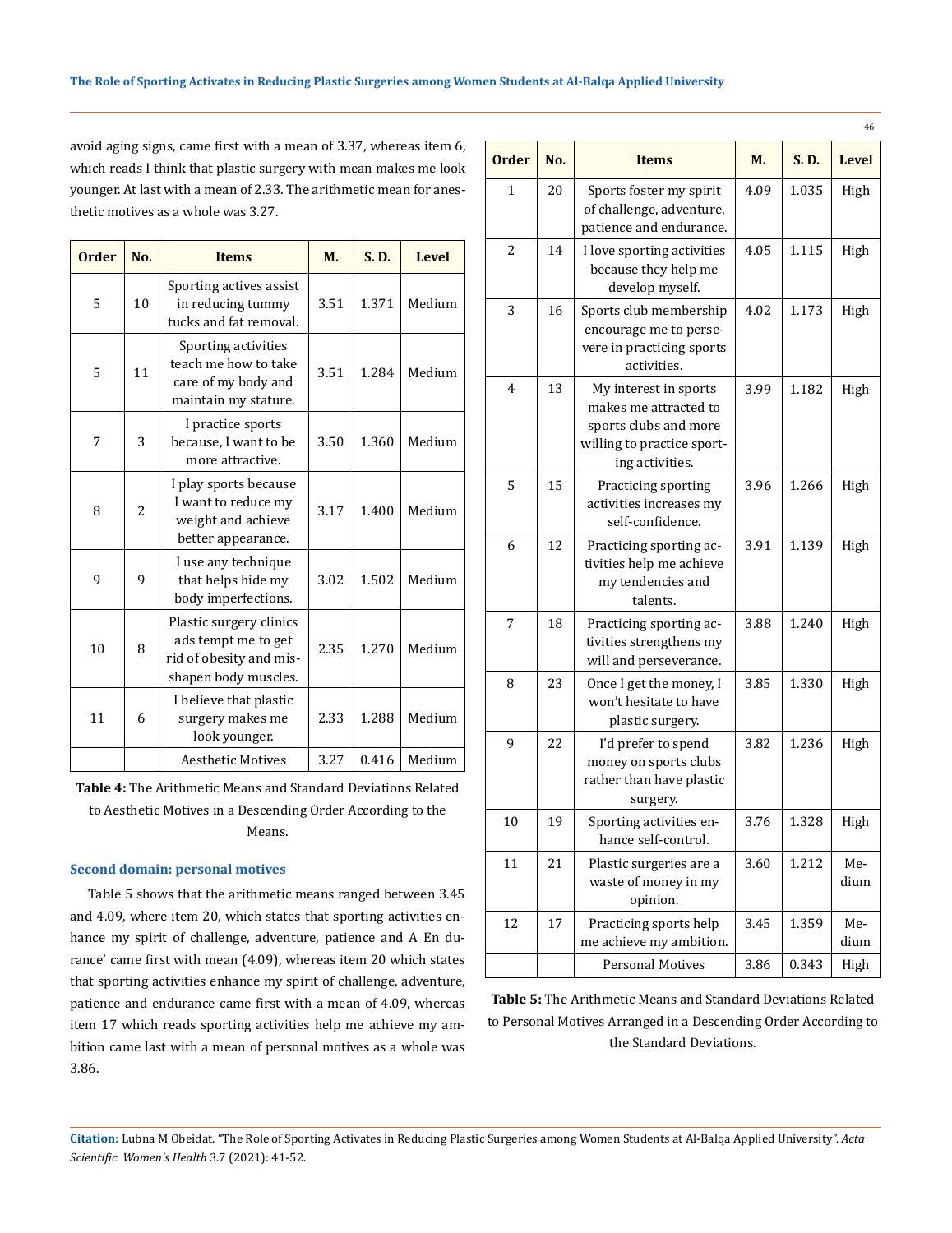### **Third domain: psychological motives**

As shown in table 6, the arithmetic means ranged between 3.41 and 4.00 where item 27, which reads I have a sense of self-realization when I practice sporting activities, came first with a mean of 4.00, whereas item 28, which states that sports reduce psychological tension ranked last with a mean of (3.41). And the arithmetic means of psychological motives as a whole was 3.71.

| <b>Order</b>   | No. | <b>Items</b>                                                                     | M.   | S. D. | <b>Level</b> |
|----------------|-----|----------------------------------------------------------------------------------|------|-------|--------------|
| $\mathbf{1}$   | 27  | Practicing sports activi-<br>ties gives me a sense of<br>self - realization.     | 4.00 | 1.070 | High         |
| $\overline{c}$ | 26  | Sporting activities rids<br>me of my physical inac-<br>tivity stale.             | 3.98 | 0.974 | High         |
| 3              | 29  | Practicing sports helps<br>me solve social and<br>health problems.               | 3.93 | 1.152 | High         |
| 4              | 31  | Sports help women to<br>achieve self - compat-<br>ibility.                       | 3.80 | 1.186 | High         |
| 5              | 24  | Playing sports makes<br>me feel happy and<br>avoid plastic surgery.              | 3.78 | 1.192 | High         |
| 6              | 25  | I play sports for recre-<br>ation.                                               | 3.60 | 1.292 | Me-<br>dium  |
| 7              | 32  | Sports activities teach<br>me self-dependence<br>and taking responsibil-<br>ity. | 3.60 | 1.212 | Me-<br>dium  |
| 8              | 33  | I practice sports ac-<br>tivities only when I am<br>motivated.                   | 3.51 | 1.371 | Me-<br>dium  |
| 9              | 30  | Sports activities help<br>me break my daily<br>routine.                          | 3.50 | 1.360 | Me-<br>dium  |
| 10             | 28  | Sports activities reduce<br>psychological tension.                               | 3.41 | 1.319 | Me-<br>dium  |
|                |     | <b>Psychological Motives</b>                                                     | 3.71 | 0.353 | High         |

**Table 6:** The Arithmetic Means and Standard Deviations Related to Psychological Motives Arranged in a Descending Order According to Arithmetic Means.

### **Fourth Domain: Social Motives**

Table 7 shows that the arithmetic means ranged between 2.20 and 3.75, where item 41, which reads "friends" influence makes me accept the practice of sporting activates came first with a standard deviation of 3.75, whereas item 43, which says I presently prefer having plastic surgery owing to its low cost came last with a standard deviation of 2.20, and the arithmetic mean of social motives as a whole reached (3.42).

### **Fifth domain: academic motives**

Table 8 shows that the arithmetic means ranged between 2.01 and 3.81, where item 54, which states being engaged in sporting activities makes me avoid plastic surgery came first with a mean of 3.81, while item 51, which says making use of leisure time practicing activities came last with a mean of 2.01, and the arithmetic mean of the academic motives as a whole was 3.00.

| <b>Order</b> | No. | <b>Items</b>                                                                                                                 | M.   | S.D.  |             |  |
|--------------|-----|------------------------------------------------------------------------------------------------------------------------------|------|-------|-------------|--|
| 1            | 40  | Social surrounding<br>makes me feel the im-<br>portance of sports and<br>the demand.                                         | 4.12 | 1.000 | High        |  |
| 2            | 45  | I guess that having<br>plastic surgery can help<br>in finding a life-partner,<br>or in the continuity of my<br>married life. | 3.95 | 1.117 | High        |  |
| 3            | 37  | I practice sports out of<br>social showing off.                                                                              | 3.85 | 1.330 | High        |  |
| 4            | 39  | I feel Unicom for table<br>when someone assesses<br>my physical stature.                                                     | 3.81 | 1.181 | High        |  |
| 5            | 42  | The growing interest of<br>the mass media in sport-<br>ing activities.                                                       | 3.80 | 1.140 | High        |  |
| 6            | 41  | My friend's influence<br>makes me accept sport-<br>ing activities.                                                           | 3.75 | 1.275 | High        |  |
| 7            | 46  | I see that plastic surgery<br>is necessary in my<br>society.                                                                 | 3.72 | 1.209 | High        |  |
| 8            | 47  | I prefer plastic surgery<br>to sporting activities for<br>a faster result.                                                   | 3.68 | 1.288 | High        |  |
| 9            | 49  | I spend long hours<br>watching programs con-<br>cerned with maintaining<br>one's attractive physical<br>fitness.             | 3.66 | 1.163 | Me-<br>dium |  |
| 10           | 35  | Sports help in building<br>social relationships and<br>being socially accepted.                                              | 3.65 | 1.333 | Me-<br>dium |  |
| 11           | 34  | Practicing sporting<br>activities enhances the<br>woman's social position.                                                   | 3.60 | 1.216 | Me-<br>dium |  |
| 12           | 36  | Having plastic surgery<br>will make more accept-<br>able by others.                                                          | 3.58 | 1.289 | Me-<br>dium |  |
| 13           | 38  | Plastic surgery will make<br>me look more handsome<br>in my life-partner's eyes.                                             | 2.61 | 1.417 | Me-<br>dium |  |
| 14           | 48  | I'd like to have plastic<br>surgery just to imitate<br>celebrities.                                                          | 2.58 | 1.332 | Me-<br>dium |  |
| 15           | 44  | Practicing sporting<br>activities reflect one's<br>social prestige.                                                          | 2.27 | 1.227 | Low         |  |
| 16           | 43  | Presently, I prefer plastic<br>surgery to sporting<br>activities owing to its<br>low cost.                                   | 2.20 | 1.211 | Low         |  |
|              |     | <b>Social Motives</b>                                                                                                        | 3.86 | 0.343 | High        |  |

**Table 7:** The Arithmetic Means and Standard Deviations Related to Social Motives Arranged in a Descending Order According to the Standard Deviations.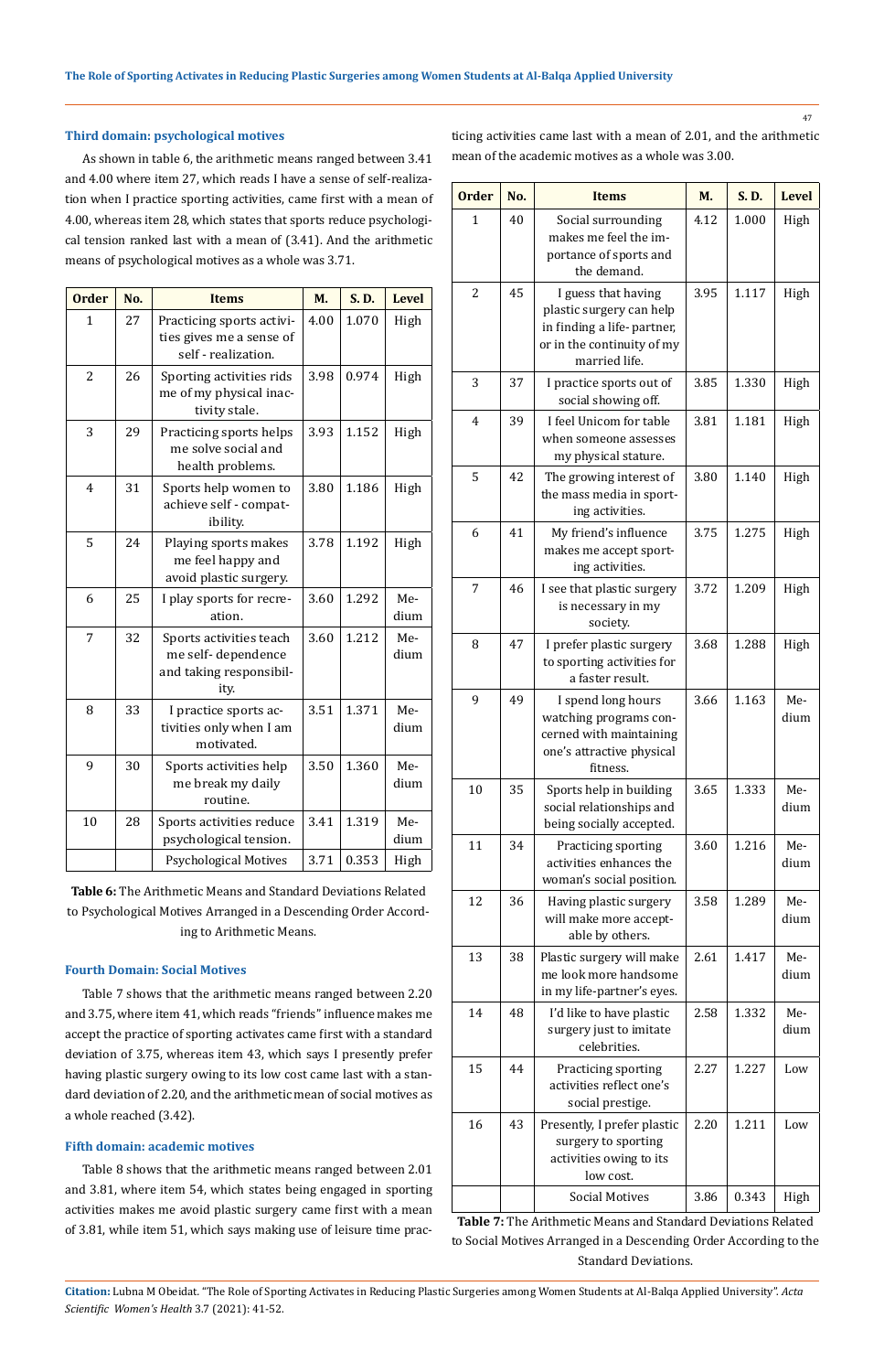| <b>Order</b>   | No. | <b>Items</b>                                                                                                                       | M.   | S. D. | <b>Level</b> |
|----------------|-----|------------------------------------------------------------------------------------------------------------------------------------|------|-------|--------------|
| $\mathbf{1}$   | 54  | Bing engaged in sporting<br>activities makes me avoid<br>plastic surgery.                                                          | 3.81 | 1.217 | High         |
| $\overline{a}$ | 55  | Choosing the appropriate<br>time for practicing sport-<br>ing activities.                                                          | 3.69 | 1.197 | Me-<br>dium  |
| 3              | 52  | Necessity for encouraging<br>extracurricular programs<br>on campus.                                                                | 3.41 | 1.319 | Me-<br>dium  |
| $\overline{4}$ | 53  | Providing special courses<br>related to physical fitness<br>increases my knowledge<br>of the importance of<br>sporting activities. | 2.66 | 1.423 | Me-<br>dium  |
| 5              | 50  | Student's sense of the<br>importance of the sport-<br>ing and recreational<br>activities.                                          | 2.40 | 1.330 | Me-<br>dium  |
| 6              | 51  | Making use of leisure<br>time practicing sporting<br>activities.                                                                   | 2.01 | 1.145 | Me-<br>dium  |
|                |     | <b>Academic Motives</b>                                                                                                            | 3.00 | 0.604 | Me-<br>dium  |

**Table 8:** The Arithmetic Means and Standard Deviations Related to Academic Motives Arranged in a Descending Order According to Arithmetic Means.

### **Sixth domain: health motives**

Table 9 shows that the arithmetic means ranged between 3.54 and 3.91 where item 57, which says: practicing sporting activities to maintain an ideal weight came first with an arithmetic mean of 3.91, whereas item 56, which states that sporting activities make it possible for me to express my physical abilities came last with a mean of 3.54, and the arithmetic mean of health motives as a whole was 3.72.

| <b>Order</b>   | No. | <b>Items</b>                          | M.   | S.D.   | <b>Level</b> |
|----------------|-----|---------------------------------------|------|--------|--------------|
| 1              | 57  | Practicing sporting                   | 3.91 | 1.135  | High         |
|                |     | activities to maintain                |      |        |              |
|                |     | an ideal weight.                      |      |        |              |
| 2              | 59  | Sporting activities                   | 3.75 | 1.1275 | High         |
|                |     | help in acquiring good                |      |        |              |
|                |     | healthy habits.                       |      |        |              |
| 3              | 60  | 3.73<br>Sporting activities<br>1.1227 |      | High   |              |
|                |     | prevent and cure many                 |      |        |              |
|                |     | age diseases.                         |      |        |              |
| $\overline{4}$ | 58  | Practicing sports                     | 3.66 | 1.163  | Me-          |
|                |     | activities increases                  |      |        | dium         |
|                |     | physical flexibility.                 |      |        |              |
| 5              | 56  | Sporting activities                   | 3.54 | 1.414  | Me-          |
|                |     | make it possible for me               |      |        | dium         |
|                |     | to express my physical                |      |        |              |
|                |     | abilities.                            |      |        |              |
|                |     | <b>Health Motives</b>                 | 3.72 | 0.515  | High         |

 $\overline{AB}$ 

**Table 9:** The Arithmetic Means and Standard Deviations Related to Health Motives Arranged in a Descending Order According to Arithmetic Means.

**Question 2: Are there any differences between the responses of the study sample individuals to the (aesthetic, personal, psychological, academic and health) domains attributed to the (social status and academic year)?**

To reply to this question, the arithmetic means and standard deviations of these responses as to (aesthetic, personal, psychological, social, aesthetic, and health) domains were extracted according to the social status and academic your variables. Table 10 shows a phonotypical variation in the arithmetic means and standard deviations of the study sample individual responses as the (aesthetic, personal, psychological social, academic and health) domains owing to the difference in the social status and a cadmic year categories of variables.

| <b>Variables</b> |         |     | Aesthetic<br><b>Motives</b> | <b>Personal</b><br><b>Motives</b> | <b>Psychological</b><br><b>Motives</b> | <b>Social</b><br><b>Motive</b> | <b>Academic</b><br><b>Motives</b> | <b>Health</b><br><b>Motives</b> | <b>Total</b><br><b>Score</b> |
|------------------|---------|-----|-----------------------------|-----------------------------------|----------------------------------------|--------------------------------|-----------------------------------|---------------------------------|------------------------------|
| Social Status    | Married | M   | 3.31                        | 3.86                              | 3.27                                   | 3.41                           | 3.01                              | 3.59                            | 3.39                         |
|                  |         | S.D | 0.377                       | 0.364                             | 0.367                                  | 0.392                          | 0.555                             | 0.509                           | 0.518                        |
|                  | Single  | M   | 3.26                        | 3.86                              | 3.71                                   | 3.43                           | 2.99                              | 3.16                            | 3.31                         |
|                  |         | S.D | 0.429                       | 0.337                             | 0.350                                  | 0.314                          | 0.621                             | 0.512                           | 0.498                        |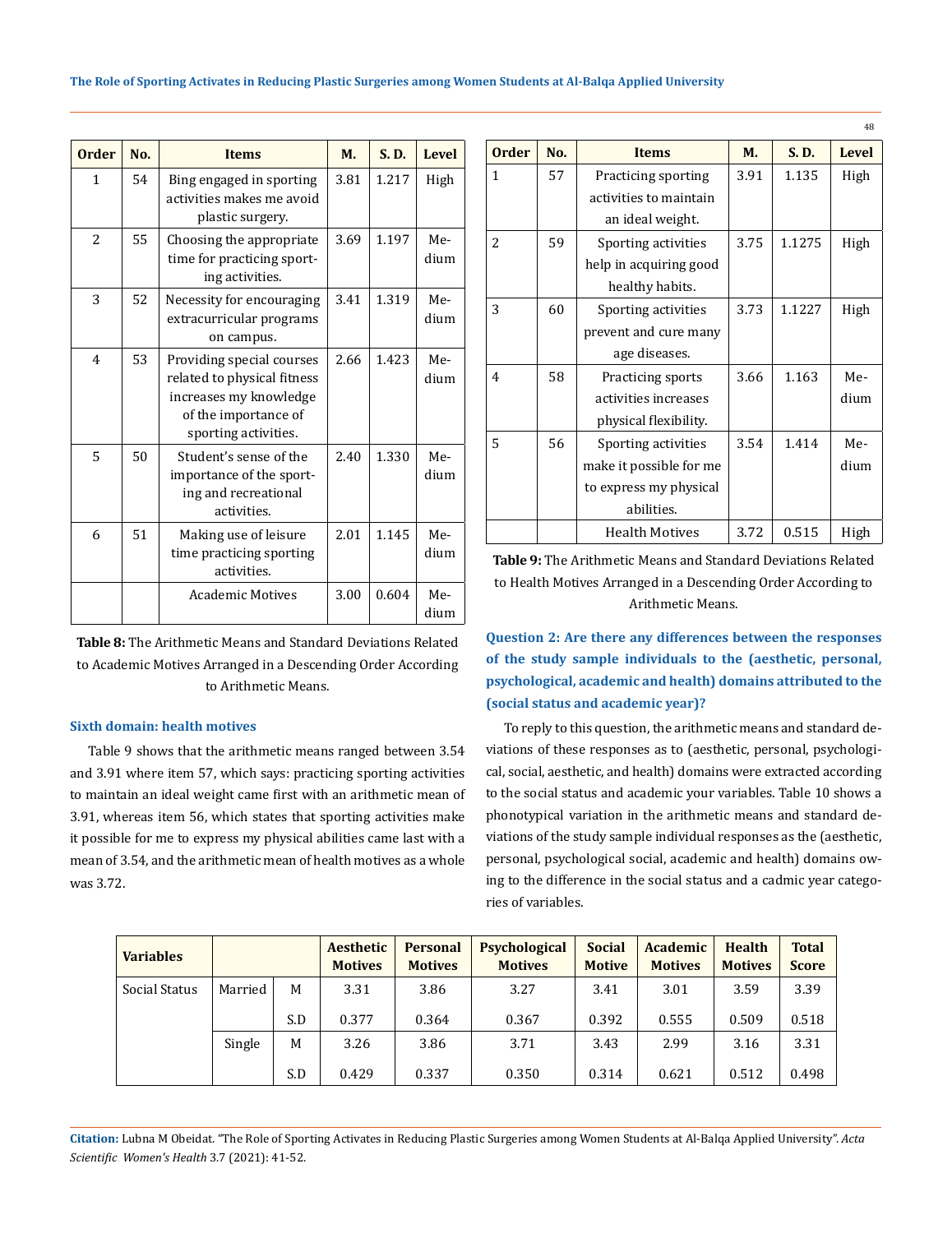| Academic | 1 <sup>st</sup> | M   | 3.02  | 3.90  | 3.69  | 3.40  | 2.94  | 3.50  | 3.19  |
|----------|-----------------|-----|-------|-------|-------|-------|-------|-------|-------|
| Year     |                 | S.D | 0.409 | 0.387 | 0.337 | 0.442 | 0.605 | 0.500 | 0.407 |
|          | 2 <sub>nd</sub> | M   | 3.10  | 3.81  | 3.56  | 3.39  | 3.00  | 3.40  | 3.15  |
|          |                 | S.D | 0.416 | 0.339 | 0.297 | 0.333 | 0.693 | 0.543 | 0.575 |
|          | 3 <sup>rd</sup> | M   | 3.41  | 3.85  | 3.74  | 3.41  | 3.01  | 3.91  | 3.43  |
|          |                 | S.D | 0.406 | 0.375 | 0.369 | 0.334 | 0.584 | 0.449 | 0.540 |
|          | 4 <sup>th</sup> | M   | 3.33  | 3.88  | 3.72  | 3.46  | 3.01  | 3.80  | 3.38  |
|          |                 | S.D | 0.363 | 0.374 | 0.374 | 0.295 | 0.580 | 0.458 | 0.432 |

**Table 10:** The Arithmetic Means and Standard Deviations of the Sample Study Individual's Responses as to (Aesthetic, Personal, Psychological, Social, Academic and Health) Domains According to the Social Status and Academic Year Variables. M= Mean; S.D = Standard Deviation.

To state the significance of statistical differences between arithmetic means by applying the two-way multivariate analysis of variance to the domains (Table 11) and the two-way analysis of variance to the tool of study as a whole as well.

Table 11 shows that:

- There are no statistically significant differences  $(0.05 = a)$  attributed to the impact of social status on all domains.
- There are no statistically significant differences  $(0.05= a)$  attributed to the effect of academic year on all domains except both the aesthetic and health motives. And to find out the pair wise statistically significant differences between the arithmetic means, dimensional comparisons based on Scheffe's method were used.

Table 12 states that:

- There are no statistically significant differences  $(a=0.05)$ attributed to the influence of social status. F-value reached 2.075 with statistical significance of 0.51.
- There are statistically significant differences attributed to the impact of academic year, where F-value reached 3.776 with statistical significance of 0.012.

As shown in table 13 there are statistically significant differences (0.05 = a) between the first, on the one hand, and between the third and fourth, on the one hand, and between the third and fourth, on the other on behalf of the third and the fourth year.

The Table also shows statistically significant differences  $(a =$ 0.05) between the second on the one hand, and the fourth on to the aesthetic and health motives as well as the total score.

| <b>Variance Source</b> | <b>Domains</b>        | <b>Squares</b><br><b>Sum</b> | Degrees of<br><b>Freedom</b> | Mean of<br><b>Squares</b> | f-value | <b>Statistical</b><br><b>Significance</b> |
|------------------------|-----------------------|------------------------------|------------------------------|---------------------------|---------|-------------------------------------------|
| Social Status          | Aesthetic motives     | .342                         | 1                            | .342                      | 2.228   | .137                                      |
| $Hostelling = .028$    | Personal motives      | .00003                       | 1                            | .00003                    | .000    | .987                                      |
| $H = .513$             | Psychological motives | .021                         | 1                            | .021                      | .166    | .685                                      |
|                        | Social motives        | .000                         | 1                            | .000                      | .002    | .965                                      |
|                        | Academic motives      | .030                         | 1                            | .030                      | .081    | .776                                      |
|                        | Health motives        | .479                         | 1                            | .479                      | 2.103   | .149                                      |
| Academic Year          | Aesthetic motives     | 4.469                        | 3                            | 1.490                     | 9.708   | .000.                                     |
| $Wellix = .775$        | Personal motives      | .158                         | 3                            | .053                      | .442    | .723                                      |
|                        | Psychological motives | .266                         | 3                            | .089                      | .703    | .551                                      |

**Citation:** Lubna M Obeidat*.* "The Role of Sporting Activates in Reducing Plastic Surgeries among Women Students at Al-Balqa Applied University". *Acta Scientific Women's Health* 3.7 (2021): 41-52.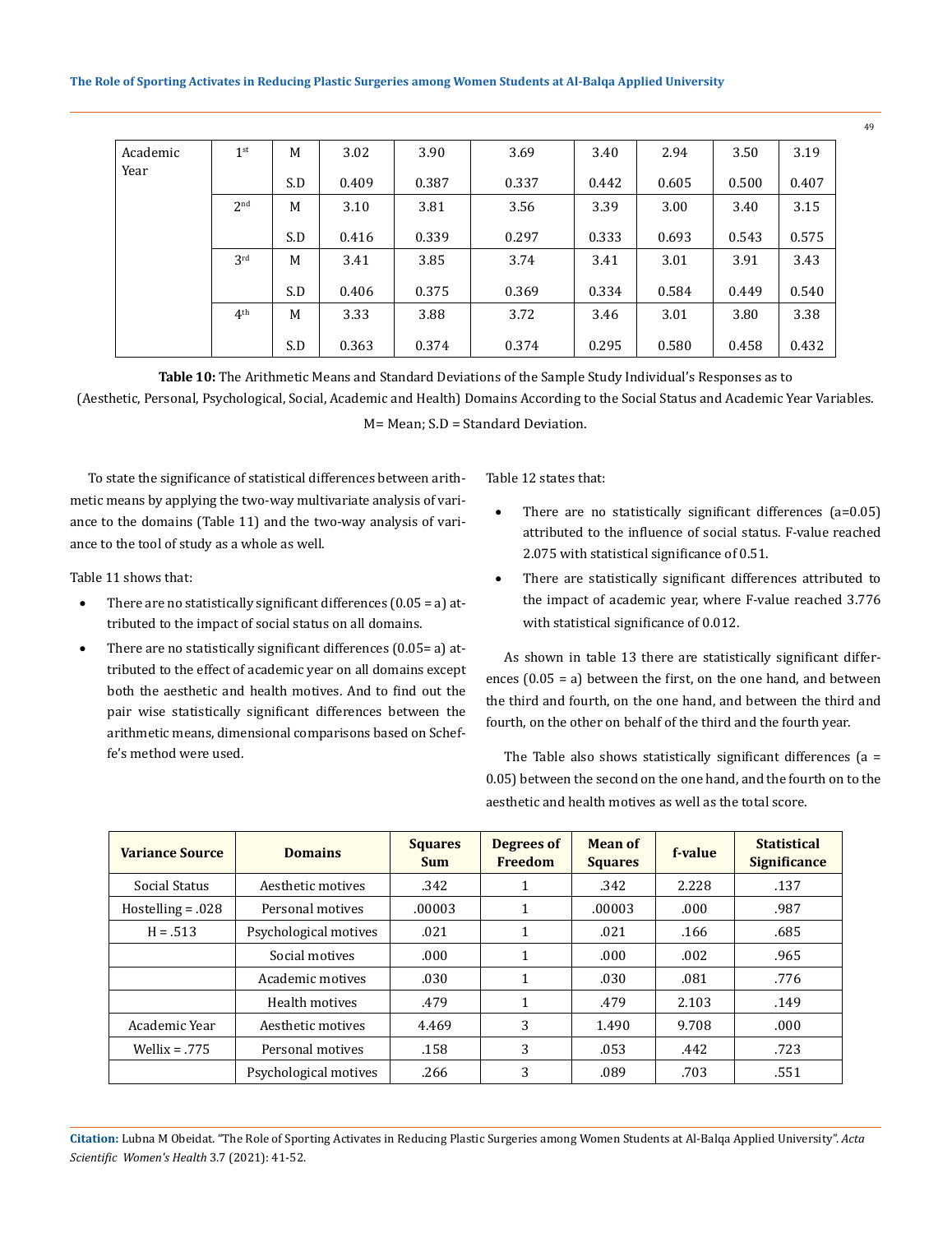### **The Role of Sporting Activates in Reducing Plastic Surgeries among Women Students at Al-Balqa Applied University**

| $H = .000$      | Social motives        | .164    | 3   | .055  | .484   | .694 |
|-----------------|-----------------------|---------|-----|-------|--------|------|
|                 | Academic motives      | .103    | 3   | .034  | .092   | .964 |
|                 | Health motives        | 7.292.3 | 3   | 2.431 | 10.665 | .000 |
| Source of Error | Aesthetic motives     | 29.922  | 195 | .153  |        |      |
|                 | Personal motives      | 23.267  | 195 | .119  |        |      |
|                 | Psychological motives | 24.544  | 195 | .126  |        |      |
|                 | Social motives        | 22.026  | 195 | .113  |        |      |
|                 | Academic motives      | 72.481  | 195 | .372  |        |      |
|                 | Health motives        | 44.444  | 195 | .372  |        |      |
| Macro Source    | Aesthetic motives     | 34.512  | 199 |       |        |      |
|                 | Personal motives      | 23.427  | 199 |       |        |      |
|                 | Psychological motives | 24.816  | 199 |       |        |      |
|                 | Social motives        | 22.197  | 199 |       |        |      |
|                 | Academic motives      | 72.606  | 199 |       |        |      |
|                 | Health motives        | 52.823  | 199 |       |        |      |

**Table 11:** The Multivariate Analysis of Variance of the Impact of Social Status and Academic Year on Domains.

| <b>Variance Source</b> | <b>Squares</b><br><b>Sum</b> | Degrees of<br><b>Freedom</b> | <b>Mean of</b><br><b>Squares</b> | f-value | <b>Statistical</b><br><b>Significance</b> |
|------------------------|------------------------------|------------------------------|----------------------------------|---------|-------------------------------------------|
| Social Status          | .504                         |                              | .504                             | 2.075   | .151                                      |
| Total                  | 2.754                        | 3                            | .918                             | 3.776   | .012                                      |
| Error                  | 47.4.5                       | 195                          | .243                             |         |                                           |
| Macro source           | 50.405                       | 199                          |                                  |         |                                           |

**Table 12:** The Two-Way Analysis of Variance of the Influence of Social Status and Academic Year on the Study Sample Individual's Responses as to the (Aesthetic, Personal, Psychological, Academic and Health) Domains. \* At the significance level  $(a = 0.05)$ .

|                      |                 | Mean | 1 <sup>st</sup> | 2 <sub>nd</sub> | 3rd  | 4 <sup>th</sup> |
|----------------------|-----------------|------|-----------------|-----------------|------|-----------------|
| Aesthetic<br>Motives | 1 <sup>st</sup> | 3.02 |                 |                 |      |                 |
|                      | 2 <sub>nd</sub> | 3.10 | .084            |                 |      |                 |
|                      | 3rd             | 3.41 | *.395           | $*311$          |      |                 |
|                      | 4 <sup>th</sup> | 3.33 | $*315$          | $*$ .231        | .080 |                 |
| Health               | 1 <sup>st</sup> | 3.50 |                 |                 |      |                 |
| Motives              | 2 <sub>nd</sub> | 3.40 | .104            |                 |      |                 |
|                      | 3 <sup>rd</sup> | 3.91 | $*406$          | $*$ .510        |      |                 |
|                      | 4 <sup>th</sup> | 3.80 | $*296$          | $*400$          | .110 |                 |
| Total<br>Score       | 1 <sup>st</sup> | 3.19 |                 |                 |      |                 |
|                      | 2 <sub>nd</sub> | 3.15 | .039            |                 |      |                 |
|                      | 3rd             | 3.43 | $*240$          | $*279$          |      |                 |
|                      | 4 <sup>th</sup> | 3.38 | $*182$          | $*221$          | .058 |                 |

## **Table 13:** Dimensional Comparisons Based on Scheffe's Method of the Effect of Academic Year on Study Sample Individual Responses as to the Aesthetic and Health Domains.

### **Summary of results**

- It turned out that the arithmetic means ranged between 3.00 and 3.86, where personal motives ranked first with the highest mean of 3.00. The arithmetic mean for the tool as a whole was 3.33.
- There were no statistically significant differences ( $a = 0.05$ ) attributed to the social status. However, there were statistically significant differences ( $a = 0.05$ ) attributed to the effect of the academic year on behalf of the third and fourth year as to the aesthetic and health motives as well as the total score.

### **Conclusion**

The study revealed that there are no statistically significant differences between the Sample individuals' responses as to the domains related to social status. This result is similar to the study conducted by Clarke., *et al*. (2012) [12], but differs from [7,10,13] various studies. Al-Hafez study indicated that married women are

**Citation:** Lubna M Obeidat*.* "The Role of Sporting Activates in Reducing Plastic Surgeries among Women Students at Al-Balqa Applied University". *Acta Scientific Women's Health* 3.7 (2021): 41-52.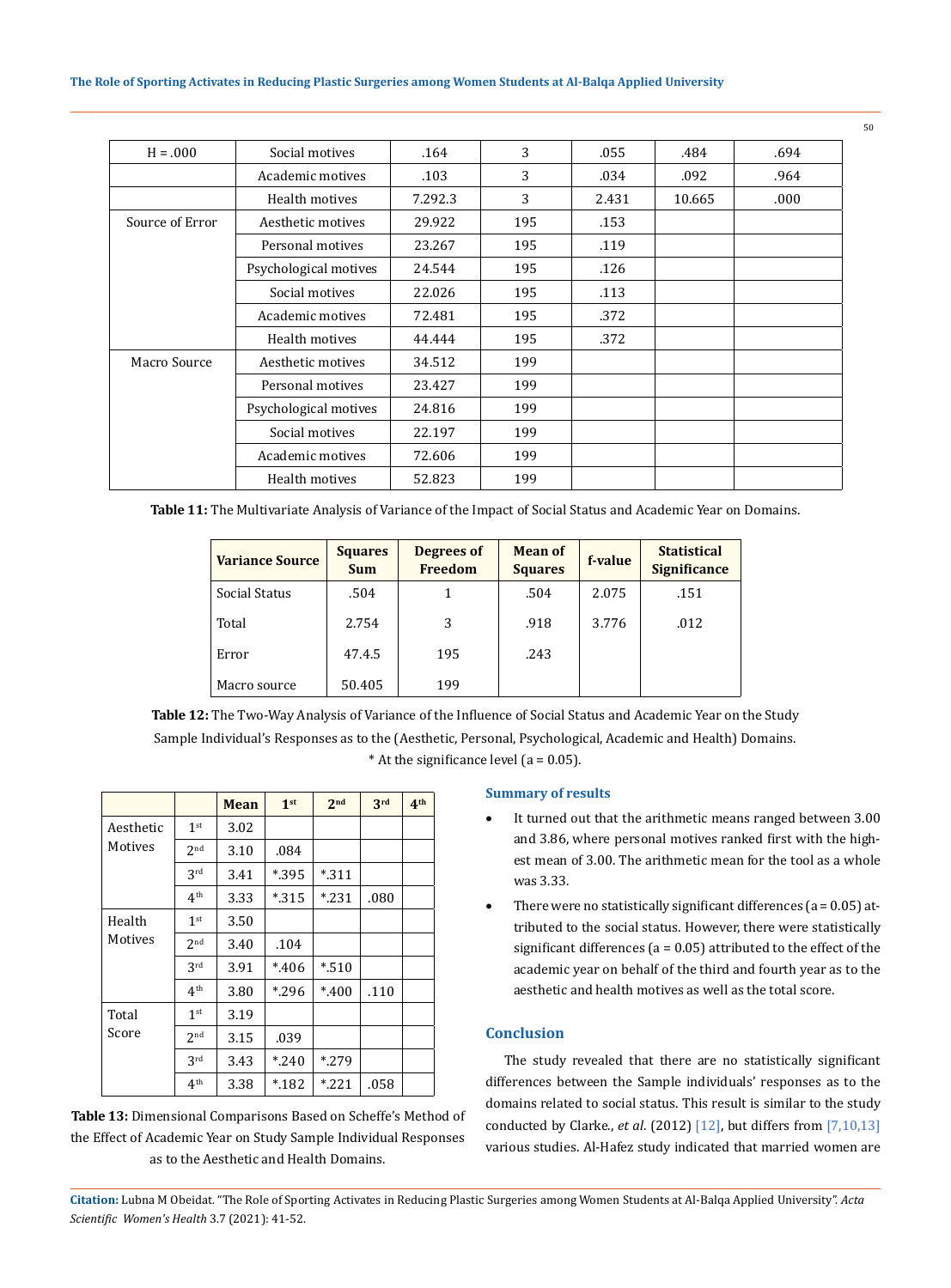in needs of more psychological morale owing to their academic and personal commitments. They have to be encouraged to practice sporting activities to reduce stretch marks and increase physical fitness and tighten their body muscles as a result of childbirth. Here a women needs to have stamina and physical fitness to play the role of each a husband, a mum and a university student altogether. By being so, a woman and realizes herself socially, which helps her build new friendships and relations. As far as unmarried women are concerned, the differences were not statistically, significant as to other domains, unlike the social and psychological domains.

The researcher also ensures the different between the sample community responses as to the aesthetic, personal, psychological, social, academic and health domains which are attributed to the academic year variable. This is due to the impact of the academic years on the importance of sporting activities among university women students, the thing which positively affects the reduction of plastic surgery as Shteiwi (2017) [7] states.

Since long time ago obesity has not been so serious as it is now. On the contrary, people were not aware enough of its complications and health problems. On the contrary, they believed that it was an indication of good health. However, it has turned out that lack of sporting activities is held responsible for many aesthetic, psychological end health problems like overweight, psychological and health problems like overweight, and stagy skin. Dissatisfaction of women with their body shape these days has become a major problem to them. They try their best to combat it with all possible means. They resort to sporting activities or physical fitness centers, and some resort to plastic surgery. For its speed of effectiveness and its noticeable effects helps to eliminate these problems effortlessly. Many recent studies stress the importance of regularly practicing physical activities owing to its positive effects, especially on women. Sports physical activities prevent many obesity diseases. They also enhance the ability and work of the heart, blood vessels and respiratory system during an activity undoubtedly. A physical activity is connected with the proportion of fat in a body. Accordingly, the less physical activities women do, the more excessive their fat cells will be, which adds to the difficulty in the treatment of the problems arising in the youth stage [16].

The results of the study show that social relations play an important role in contributing to sport activities practice to achieve harmony in academic courses encouraging communication and developing social relations are also important. They boost cooperation and social interaction with the social environment. This falls under the tendency to maintain an ideal weight, a well-proportioned body, good health and attractiveness to please the would-be life-partner. Sporting activities assist women in breaking their daily routine, social and psychological barriers that enhance fitness, outside appearance and charisma. They also improve a woman's psyche, get rid of daily work and housework troubles as well as academic and psychological stress, depression and anxiety. Sporting activities help a woman to blow off steam (or relax). So these activities become a routine habit that needs inner balance, They boost personal motives and prevent plastic surgery.

In light of the study results, the researcher recommends the following:

- The necessity of enhancing the sporting culture and concepts in relation to the role of sporting activities for women due to their positive impact on all as of life: Aesthetic, personal, psychological, social, academic and health aspects.
- Continuous fostering of positive motives towards sporting activities so as to reduce plastic surgery.
- Preparing enlightenment and guidance programs and holding seminars on campus to warn young women students on campus to warn young women surgeries recently.
- Encouraging students to take part in sporting activities and student sports clubs, and making the best use of spare time.

### **Bibliography**

- 1. Al-Kharuf A and Mjalli M. "Motives of Practicing physical Activities among women participant in physical Fitness Centers". The Scientific Magazine, Physical Education Faculty, Halwan University, Egypt 16.2 (2004): 423-438.
- 2. Al-Otoom N. "Study Of The Motives Of Practicing Sports Activities On Campus Among Mu'ta University Students". Mu'ta University For Research Magazine 5.2 (2009): 171-182.
- 3. Dweikat B. Motives of participation in competitive sport programs for collective sports among Al-Najah University students, Al-Najah University studies Magazine (Human Sciences) 18.1 (2004): 14-28.
- 4. Al-Abed A. "The Mass Media and Community". 1st Edition, Dar Al-Fikr Al-Arabi, Cairo, Egypt (2006).

**Citation:** Lubna M Obeidat*.* "The Role of Sporting Activates in Reducing Plastic Surgeries among Women Students at Al-Balqa Applied University". *Acta Scientific Women's Health* 3.7 (2021): 41-52.